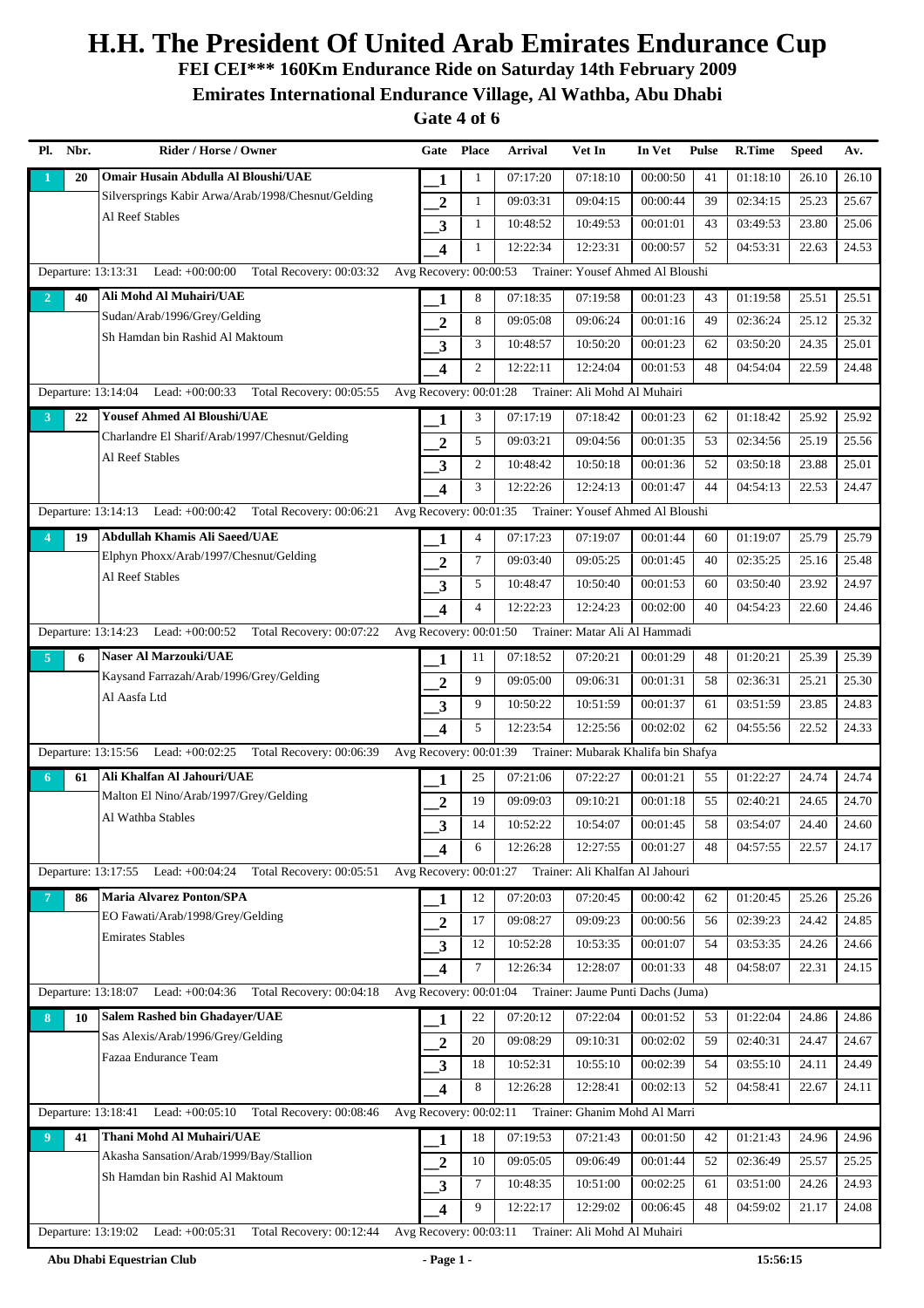**FEI CEI\*\*\* 160Km Endurance Ride on Saturday 14th February 2009**

**Emirates International Endurance Village, Al Wathba, Abu Dhabi**

| Pl.             | Nbr. | Rider / Horse / Owner                                                | Gate                    | <b>Place</b>   | <b>Arrival</b> | Vet In                                                     | In Vet   | <b>Pulse</b> | R.Time   | <b>Speed</b> | Av.   |
|-----------------|------|----------------------------------------------------------------------|-------------------------|----------------|----------------|------------------------------------------------------------|----------|--------------|----------|--------------|-------|
| <b>10</b>       | 3    | Sh Hamdan bin Mohd Al Maktoum/UAE                                    | 1                       | $\mathfrak{2}$ | 07:16:43       | 07:18:35                                                   | 00:01:52 | 60           | 01:18:35 | 25.96        | 25.96 |
|                 |      | Wadhnan/Arabian/1993/Chesnut/Gelding                                 | $\mathbf{2}$            | 3              | 09:03:04       | 09:04:46                                                   | 00:01:42 | 61           | 02:34:46 | 25.20        | 25.59 |
|                 |      | Fazaa Endurance Team                                                 | 3                       | 3              | 10:48:31       | 10:50:20                                                   | 00:01:49 | 62           | 03:50:20 | 23.82        | 25.01 |
|                 |      |                                                                      | $\overline{\mathbf{4}}$ | 10             | 12:22:07       | 12:29:15                                                   | 00:07:08 | 63           | 04:59:15 | 20.90        | 24.06 |
|                 |      | Lead: +00:05:44<br>Total Recovery: 00:12:31<br>Departure: 13:19:15   | Avg Recovery: 00:03:07  |                |                | Trainer: Ghanim Mohd Al Marri                              |          |              |          |              |       |
| $\overline{11}$ | 21   | <b>Sultan Ahmed Al Baloushi/UAE</b>                                  | 1                       | 7              | 07:17:18       | 07:19:48                                                   | 00:02:30 | 64           | 01:19:48 | 25.56        | 25.56 |
|                 |      | Rivendell Sharman/Arab/1994/Chesnut/Gelding                          | $\overline{2}$          | $\mathfrak{2}$ | 09:02:39       | 09:04:44                                                   | 00:02:05 | 63           | 02:34:44 | 25.62        | 25.59 |
|                 |      | Al Reef Stables                                                      | 3                       | 8              | 10:48:38       | 10:51:10                                                   | 00:02:32 | 61           | 03:51:10 | 23.55        | 24.92 |
|                 |      |                                                                      | $\overline{\mathbf{4}}$ | 11             | 12:22:07       | 12:29:41                                                   | 00:07:34 | 56           | 04:59:41 | 21.02        | 24.02 |
|                 |      | Departure: 13:19:41 Lead: +00:06:10 Total Recovery: 00:14:41         | Avg Recovery: 00:03:40  |                |                | Trainer: Yousef Ahmed Al Bloushi                           |          |              |          |              |       |
| <b>12</b>       | 4    | <b>Mohammed Ahmed Al Subousi/UAE</b>                                 | 1                       | 33             | 07:23:12       | 07:25:03                                                   | 00:01:51 | 55           | 01:25:03 | 23.99        | 23.99 |
|                 |      | Jordan Vale Red Cloud/Arab/1997/Chesnut/Gelding                      | $\overline{2}$          | 23             | 09:09:47       | 09:11:51                                                   | 00:02:04 | 56           | 02:41:51 | 25.00        | 24.47 |
|                 |      | Al Aasfa Ltd                                                         | 3                       | 13             | 10:52:18       | 10:54:04                                                   | 00:01:46 | 62           | 03:54:04 | 24.93        | 24.61 |
|                 |      |                                                                      | $\overline{\mathbf{4}}$ | 12             | 12:26:33       | 12:30:05                                                   | 00:03:32 | 44           | 05:00:05 | 21.81        | 23.99 |
|                 |      | Departure: 13:20:05 Lead: +00:06:34 Total Recovery: 00:09:13         |                         |                |                | Avg Recovery: 00:02:18 Trainer: Mubarak Khalifa bin Shafya |          |              |          |              |       |
| <b>13</b>       | 13   | <b>Bader Ali Saeed Al Kayoumi/UAE</b>                                | 1                       | 24             | 07:20:19       | 07:22:15                                                   | 00:01:56 | 57           | 01:22:15 | 24.80        | 24.80 |
|                 |      | Silvina/Part Arab/1999/Bay/Mare                                      | $\overline{2}$          | 21             | 09:09:10       | 09:10:42                                                   | 00:01:32 | 54           | 02:40:42 | 24.47        | 24.64 |
|                 |      | Sh Sultan bin Zayed Al Nahyan                                        | 3                       | 17             | 10:52:26       | 10:54:40                                                   | 00:02:14 | 56           | 03:54:40 | 24.34        | 24.55 |
|                 |      |                                                                      | $\overline{\mathbf{4}}$ | 13             | 12:32:23       | 12:33:58                                                   | 00:01:35 | 44           | 05:03:58 | 20.78        | 23.69 |
|                 |      | Departure: 13:23:58 Lead: +00:10:27 Total Recovery: 00:07:17         | Avg Recovery: 00:01:49  |                |                | Trainer: Khamis Ateeq Al Romaithi                          |          |              |          |              |       |
| 14              | 11   | Sh Hazza bin Sultan Al Nahyan/UAE                                    | 1                       | 26             | 07:20:40       | 07:22:46                                                   | 00:02:06 | 53           | 01:22:46 | 24.65        | 24.65 |
|                 |      | Nadja Lotoise/Arab/1997/Grey/Mare                                    | $\overline{2}$          | 22             | 09:09:49       | 09:11:45                                                   | 00:01:56 | 53           | 02:41:45 | 24.31        | 24.48 |
|                 |      | Sh Sultan bin Zayed Al Nahyan                                        | 3                       | 15             | 10:52:32       | 10:54:27                                                   | 00:01:55 | 53           | 03:54:27 | 24.76        | 24.57 |
|                 |      |                                                                      | $\overline{\mathbf{4}}$ | 14             | 12:32:25       | 12:38:56                                                   | 00:06:31 | 48           | 05:08:56 | 19.33        | 23.31 |
|                 |      | Departure: 13:28:56 Lead: +00:15:25 Total Recovery: 00:12:28         | Avg Recovery: 00:03:07  |                |                | Trainer: Khamis Ateeq Al Romaithi                          |          |              |          |              |       |
| <b>15</b>       | 74   | Sh Abdullah bin Faisal Al Qasimi/UAE                                 | 1                       | 31             | 07:23:24       | 07:24:27                                                   | 00:01:03 | 41           | 01:24:27 | 24.16        | 24.16 |
|                 |      | Castlebar Sobia/Arab/1999/Chesnut/Mare                               | $\overline{2}$          | 23             | 09:10:45       | 09:11:51                                                   | 00:01:06 | 52           | 02:41:51 | 24.81        | 24.47 |
|                 |      | Sh Faisal bin Saqr Al Qasimi                                         | 3                       | 20             | 10:56:17       | 10:57:44                                                   | 00:01:27 | 52           | 03:57:44 | 23.72        | 24.23 |
|                 |      |                                                                      | 4                       | 15             | 12:39:26       | 12:40:47                                                   | 00:01:21 | 52           | 05:10:47 | 19.71        | 23.17 |
|                 |      | Departure: 13:30:47<br>Lead: $+00:17:16$<br>Total Recovery: 00:04:57 | Avg Recovery: 00:01:14  |                |                | Trainer: Anzaq Mehmood                                     |          |              |          |              |       |
| <b>16</b>       | 12   | Sh Khaled bin Sultan Al Nahyan/UAE                                   | 1                       | 19             | 07:18:37       | 07:21:44                                                   | 00:03:07 | 63           | 01:21:44 | 24.96        | 24.96 |
|                 |      | Nemer[Roxborough Zepher]/Arab/1996/Chesnut/Geld                      | $\overline{2}$          | 14             | 09:05:10       | 09:08:22                                                   | 00:03:12 | 59           | 02:38:22 | 25.05        | 25.00 |
|                 |      | Sh Sultan bin Zayed Al Nahyan                                        | 3                       | 10             | 10:48:52       | 10:52:13                                                   | 00:03:21 | 60           | 03:52:13 | 24.37        | 24.80 |
|                 |      |                                                                      | $\overline{\mathbf{4}}$ | 16             | 12:34:23       | 12:41:48                                                   | 00:07:25 | 40           | 05:11:48 | 18.09        | 23.09 |
|                 |      | Departure: 13:31:48<br>Lead: $+00:18:17$<br>Total Recovery: 00:17:05 |                         |                |                | Avg Recovery: 00:04:16 Trainer: Khamis Ateeq Al Romaithi   |          |              |          |              |       |
| <b>17</b>       | 62   | Marzooq Salem Al Marri/UAE                                           | 1                       | 35             | 07:20:14       | 07:25:09                                                   | 00:04:55 | 57           | 01:25:09 | 23.96        | 23.96 |
|                 |      | Yentl Raban/Arab/2001/Grey/Gelding                                   | $\overline{2}$          | 29             | 09:10:36       | 09:14:17                                                   | 00:03:41 | 55           | 02:44:17 | 24.26        | 24.11 |
|                 |      | Al Wathba Stables                                                    | 3                       | 22             | 10:55:45       | 11:02:49                                                   | 00:07:04 | 54           | 04:02:49 | 22.92        | 23.72 |
|                 |      |                                                                      | 4                       | 17             | 12:44:53       | 12:50:59                                                   | 00:06:06 | 55           | 05:20:59 | 18.42        | 22.43 |
|                 |      | Departure: 13:40:59<br>Lead: +00:27:28<br>Total Recovery: 00:21:46   | Avg Recovery: 00:05:26  |                |                | Trainer: Musallem Salem Al Amri                            |          |              |          |              |       |
| 18              | 5    | Dhahi Abdullah Khamis Al Dhahi/UAE                                   | 1                       | 32             | 07:23:12       | 07:24:46                                                   | 00:01:34 | 61           | 01:24:46 | 24.07        | 24.07 |
|                 |      | Kohinoor de Crouz/Anglo/1998/Grey/Gelding                            | $\mathbf{2}$            | 32             | 09:09:51       | 09:18:13                                                   | 00:08:22 | 54           | 02:48:13 | 23.01        | 23.54 |
|                 |      | Al Aasfa Ltd                                                         | 3                       | 25             | 11:02:23       | 11:07:33                                                   | 00:05:10 | 59           | 04:07:33 | 22.69        | 23.27 |
|                 |      |                                                                      | $\overline{\mathbf{4}}$ | 18             | 12:44:29       | 12:51:57                                                   | 00:07:28 | 52           | 05:21:57 | 19.36        | 22.36 |
|                 |      | Departure: 13:41:57<br>Lead: +00:28:26<br>Total Recovery: 00:22:34   | Avg Recovery: 00:05:38  |                |                | Trainer: Mubarak Khalifa bin Shafya                        |          |              |          |              |       |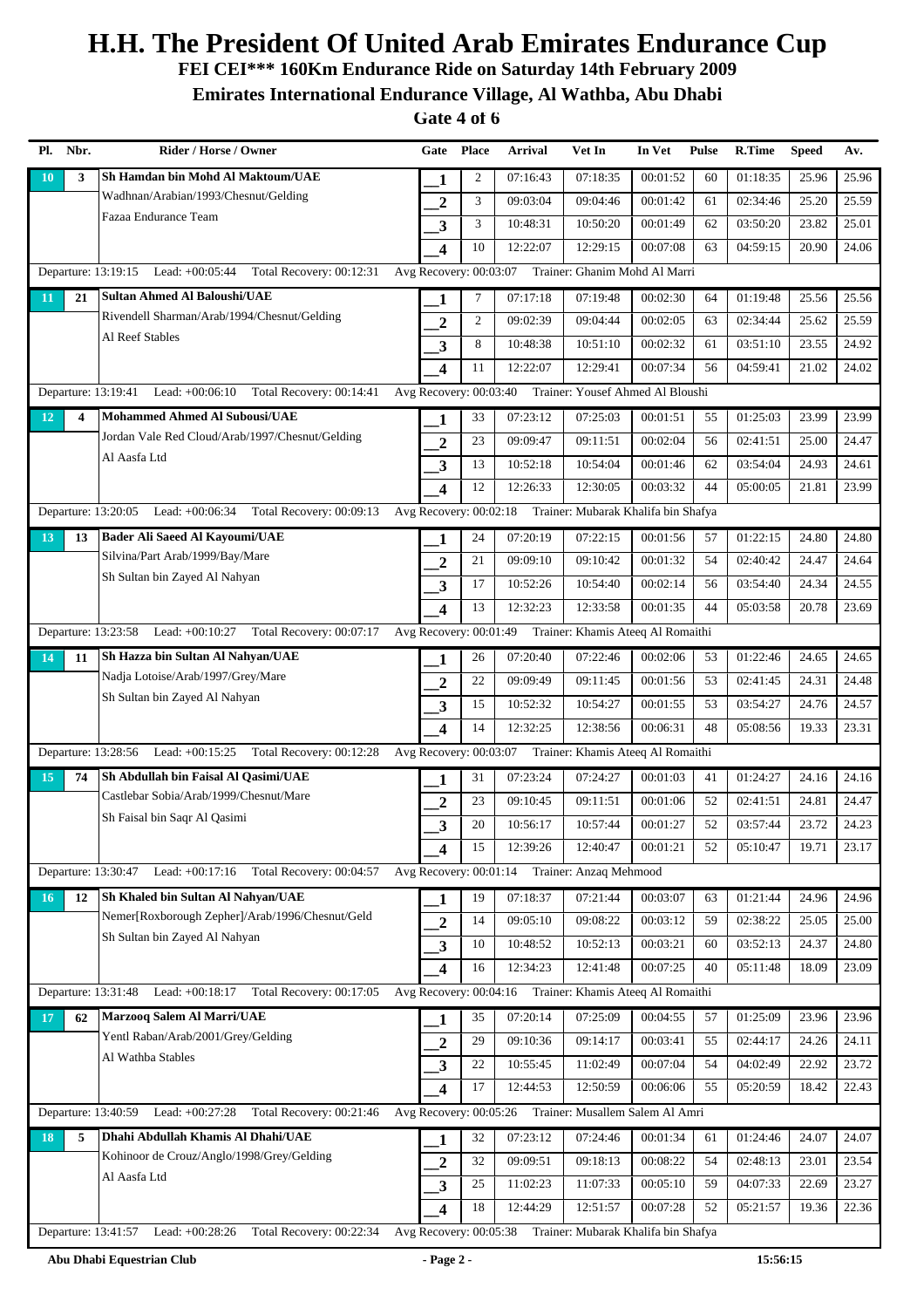**FEI CEI\*\*\* 160Km Endurance Ride on Saturday 14th February 2009**

**Emirates International Endurance Village, Al Wathba, Abu Dhabi**

| Pl.       | Nbr. | Rider / Horse / Owner                                                | Gate                    | <b>Place</b> | <b>Arrival</b> | Vet In                                                    | In Vet   | <b>Pulse</b> | R.Time   | <b>Speed</b> | Av.                |
|-----------|------|----------------------------------------------------------------------|-------------------------|--------------|----------------|-----------------------------------------------------------|----------|--------------|----------|--------------|--------------------|
| 19        | 56   | <b>Fauiz Jameel Al Turkomani/KSA</b>                                 | 1                       | 27           | 07:21:10       | 07:22:57                                                  | 00:01:47 | 64           | 01:22:57 | 24.59        | 24.59              |
|           |      | Amira Kel/unkn/1998/Chesnut/Gelding                                  | $\mathbf{2}$            | 27           | 09:11:02       | 09:13:08                                                  | 00:02:06 | 62           | 02:43:08 | 23.95        | 24.27              |
|           |      | Fazaa Endurance Team                                                 | 3                       | 27           | 11:07:11       | 11:10:39                                                  | 00:03:28 | 56           | 04:10:39 | 20.57        | 22.98              |
|           |      |                                                                      | $\overline{\mathbf{4}}$ | 19           | 12:57:39       | 13:00:27                                                  | 00:02:48 | 48           | 05:30:27 | 18.05        | 21.79              |
|           |      | Departure: 13:50:27<br>Lead: $+00:36:56$<br>Total Recovery: 00:10:09 | Avg Recovery: 00:02:32  |              |                | Trainer: Ghanim Mohd Al Marri                             |          |              |          |              |                    |
| <b>20</b> | 42   | <b>Rashed Mohd Al Sayegh/UAE</b>                                     | 1                       | 42           | 07:29:56       | 07:31:27                                                  | 00:01:31 | 47           | 01:31:27 | 22.31        | 22.31              |
|           |      | Hedoria Namib/Arab/1997/Bay/Gelding                                  | $\overline{2}$          | 34           | 09:24:32       | 09:25:54                                                  | 00:01:22 | 53           | 02:55:54 | 22.73        | 22.51              |
|           |      | Sh Hamdan bin Rashid Al Maktoum                                      | 3                       | 32           | 11:16:53       | 11:18:52                                                  | 00:01:59 | 62           | 04:18:52 | 21.70        | 22.25              |
|           |      |                                                                      | $\overline{\mathbf{4}}$ | 20           | 13:01:22       | 13:03:57                                                  | 00:02:35 | 44           | 05:33:57 | 19.18        | 21.56              |
|           |      | Departure: 13:53:57 Lead: +00:40:26<br>Total Recovery: 00:07:27      | Avg Recovery: 00:01:51  |              |                | Trainer: Ali Mohd Al Muhairi                              |          |              |          |              |                    |
| 21        | 38   | Salman Ali Al Sabri/UAE                                              | 1                       | 29           | 07:17:17       | 07:23:29                                                  | 00:06:12 | 56           | 01:23:29 | 24.44        | 24.44              |
|           |      | Alegria/Arab/1998/Grey/Mare                                          | $\overline{2}$          | 28           | 09:10:50       | 09:13:36                                                  | 00:02:46 | 64           | 02:43:36 | 23.97        | 24.20              |
|           |      | Sh Mohd bin Rashid Al Maktoum                                        | 3                       | 29           | 11:07:04       | 11:12:49                                                  | 00:05:45 | 60           | 04:12:49 | 20.18        | 22.78              |
|           |      |                                                                      | $\overline{\mathbf{4}}$ | 21           | 12:57:49       | 13:04:49                                                  | 00:07:00 | 61           | 05:34:49 | 17.56        | $21.\overline{50}$ |
|           |      | Departure: 13:54:49 Lead: +00:41:18 Total Recovery: 00:21:43         |                         |              |                | Avg Recovery: 00:05:25 Trainer: Abdullah Saeed bin Huzaim |          |              |          |              |                    |
| 22        | 87   | <b>Julien Goachet/FRA</b>                                            | 1                       | 41           | 07:29:17       | 07:31:15                                                  | 00:01:58 | 61           | 01:31:15 | 22.36        | 22.36              |
|           |      | Toro/unkn/1998/Chesnut/Gelding                                       | $\overline{2}$          | 39           | 09:24:50       | 09:26:44                                                  | 00:01:54 | 63           | 02:56:44 | 22.46        | 22.41              |
|           |      | <b>Emirates Stables</b>                                              | 3                       | 31           | 11:17:12       | 11:18:50                                                  | 00:01:38 | 64           | 04:18:50 | 21.92        | 22.25              |
|           |      |                                                                      | $\overline{\mathbf{4}}$ | 22           | 13:01:33       | 13:05:49                                                  | 00:04:16 | 56           | 05:35:49 | 18.70        | 21.44              |
|           |      | Departure: 13:55:49 Lead: +00:42:18 Total Recovery: 00:09:46         | Avg Recovery: 00:02:26  |              |                | Trainer: Jaume Punti Dachs (Juma)                         |          |              |          |              |                    |
| 23        | 50   | <b>Ahmed Salem Mohd Al Subousi/UAE</b>                               | 1                       | 37           | 07:23:17       | 07:29:42                                                  | 00:06:25 | 59           | 01:29:42 | 22.74        | 22.74              |
|           |      | Izra Farouk/unkn/1997/Grey/Stallion                                  | $\overline{2}$          | 37           | 09:18:02       | 09:26:32                                                  | 00:08:30 | 60           | 02:56:32 | 22.11        | 22.43              |
|           |      | Al Aasfa Ltd                                                         | 3                       | 34           | 11:14:39       | 11:23:00                                                  | 00:08:21 | 58           | 04:23:00 | 20.82        | 21.90              |
|           |      |                                                                      | $\overline{\mathbf{4}}$ | 23           | 12:59:16       | 13:07:09                                                  | 00:07:53 | 48           | 05:37:09 | 19.42        | 21.36              |
|           |      | Departure: 13:57:09 Lead: +00:43:38 Total Recovery: 00:31:09         | Avg Recovery: 00:07:47  |              |                | Trainer: Ghulam Nader Mohd [Abbas]                        |          |              |          |              |                    |
| 24        | 79   | Pio Juan Miguel Olascoaga Amaya/URU                                  | 1                       | 39           | 07:29:58       | 07:31:07                                                  | 00:01:09 | 60           | 01:31:07 | 22.39        | 22.39              |
|           |      | Ultimo/Arab/1998/Chesnut/Gelding                                     | $\overline{2}$          | 38           | 09:25:21       | 09:26:38                                                  | 00:01:17 | 53           | 02:56:38 | 22.45        | 22.42              |
|           |      | Sh Sultan bin Khalifa Al Nahyan                                      | 3                       | 30           | 11:16:44       | 11:18:26                                                  | 00:01:42 | 61           | 04:18:26 | 22.00        | 22.29              |
|           |      |                                                                      | 4                       | 24           | 13:12:16       | 13:13:50                                                  | 00:01:34 | 48           | 05:43:50 | 16.86        | 20.94              |
|           |      | Departure: 14:03:50<br>Lead: $+00:50:19$<br>Total Recovery: 00:05:42 | Avg Recovery: 00:01:25  |              |                | Trainer: Salem Juma Al Ketbi                              |          |              |          |              |                    |
| 25        | 106  | <b>Philippe Benoit/FRA</b>                                           | 1                       | 58           | 07:41:14       | 07:45:14                                                  | 00:04:00 | 62           | 01:45:14 | 19.39        | 19.39              |
|           |      | Akim du Boulve/Arab/1998/Grey/Gelding                                | $\mathbf{2}$            | 48           | 09:41:45       | 09:45:24                                                  | 00:03:39 | 52           | 03:15:24 | 21.29        | 20.27              |
|           |      | Philippe Benoit                                                      | 3                       | 39           | 11:39:59       | 11:43:28                                                  | 00:03:29 | 60           | 04:43:28 | 20.44        | 20.32              |
|           |      |                                                                      | $\overline{\mathbf{4}}$ | 25           | 13:23:08       | 13:26:37                                                  | 00:03:29 | 48           | 05:56:37 | 19.69        | 20.19              |
|           |      | Total Recovery: 00:14:37<br>Departure: 14:16:37 Lead: +01:03:06      |                         |              |                | Avg Recovery: 00:03:39 Trainer: Philippe Benoit           |          |              |          |              |                    |
| 26        | 57   | Uma Mencia Uranga/SPA                                                | 1                       | 46           | 07:30:35       | 07:36:38                                                  | 00:06:03 | 64           | 01:36:38 | 21.11        | 21.11              |
|           |      | Hazeldean Emilio/Arab/1997/Grey/Gelding                              | $\overline{2}$          | 46           | 09:36:46       | 09:42:23                                                  | 00:05:37 | 61           | 03:12:23 | 20.05        | 20.58              |
|           |      | Fazaa Endurance Team                                                 | 3                       | 42           | 11:39:37       | 11:45:31                                                  | 00:05:54 | 59           | 04:45:31 | 19.33        | 20.17              |
|           |      |                                                                      | 4                       | 26           | 13:25:55       | 13:31:56                                                  | 00:06:01 | 56           | 06:01:56 | 18.84        | 19.89              |
|           |      | Departure: 14:21:56<br>Lead: $+01:08:25$<br>Total Recovery: 00:23:35 | Avg Recovery: 00:05:53  |              |                | Trainer: Ghanim Mohd Al Marri                             |          |              |          |              |                    |
| 27        | 43   | <b>Alice Beet/GBR</b>                                                | 1                       | 48           | 07:38:08       | 07:39:53                                                  | 00:01:45 | 56           | 01:39:53 | 20.42        | 20.42              |
|           |      | Laouenn De Kerpont/Part Arab/1999/Bay/Gelding                        | $\mathbf{2}$            | 45           | 09:40:06       | 09:41:35                                                  | 00:01:29 | 53           | 03:11:35 | 20.94        | 20.67              |
|           |      | Sh Hamdan bin Rashid Al Maktoum                                      | 3                       | 38           | 11:40:02       | 11:42:44                                                  | 00:02:42 | 55           | 04:42:44 | 19.75        | 20.37              |
|           |      |                                                                      | $\overline{\mathbf{4}}$ | 27           | 13:30:17       | 13:34:00                                                  | 00:03:43 | 52           | 06:04:00 | 17.72        | 19.78              |
|           |      | Lead: +01:10:29<br>Departure: 14:24:00<br>Total Recovery: 00:09:39   | Avg Recovery: 00:02:24  |              |                | Trainer: Ali Mohd Al Muhairi                              |          |              |          |              |                    |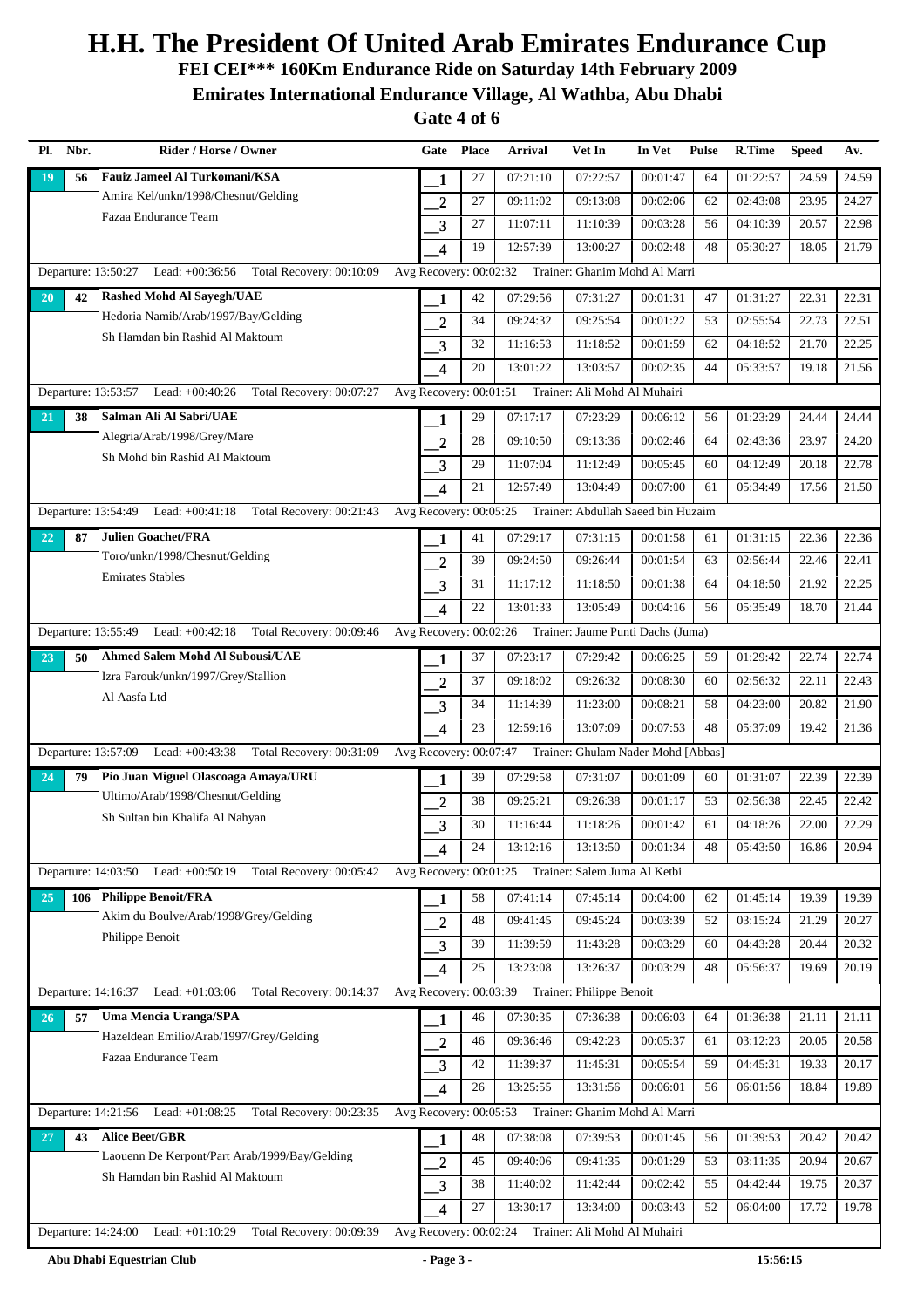**FEI CEI\*\*\* 160Km Endurance Ride on Saturday 14th February 2009**

**Emirates International Endurance Village, Al Wathba, Abu Dhabi**

| Pl. | Nbr. | Rider / Horse / Owner                                                                                                | Gate                    | <b>Place</b> | <b>Arrival</b> | Vet In                                               | In Vet   | <b>Pulse</b> | R.Time   | <b>Speed</b> | Av.   |
|-----|------|----------------------------------------------------------------------------------------------------------------------|-------------------------|--------------|----------------|------------------------------------------------------|----------|--------------|----------|--------------|-------|
| 28  | 82   | <b>Antonio Moreno/SPA</b>                                                                                            | 1                       | 44           | 07:30:37       | 07:33:12                                             | 00:02:35 | 64           | 01:33:12 | 21.89        | 21.89 |
|     |      | Magic Glenn Hi Di/Anglo Arab/1997/Grey/Gelding                                                                       | $\mathbf{2}$            | 42           | 09:30:18       | 09:35:01                                             | 00:04:43 | 61           | 03:05:01 | 20.91        | 21.40 |
|     |      | <b>Emirates Stables</b>                                                                                              | 3                       | 36           | 11:36:32       | 11:41:56                                             | 00:05:24 | 59           | 04:41:56 | 18.57        | 20.43 |
|     |      |                                                                                                                      | $\overline{\mathbf{4}}$ | 28           | 13:28:37       | 13:34:43                                             | 00:06:06 | 50           | 06:04:43 | 17.40        | 19.74 |
|     |      | Lead: +01:11:12 Total Recovery: 00:18:48<br>Departure: 14:24:43                                                      | Avg Recovery: 00:04:42  |              |                | Trainer: Antonio Moreno                              |          |              |          |              |       |
| 29  | 104  | <b>Margaret Wade/AUS</b>                                                                                             | 1                       | 47           | 07:36:52       | 07:39:35                                             | 00:02:43 | 63           | 01:39:35 | 20.48        | 20.48 |
|     |      | Castlebar Kalahari/Anglo Arab/1998/Bay/Mare                                                                          | $\overline{2}$          | 44           | 09:36:51       | 09:40:27                                             | 00:03:36 | 63           | 03:10:27 | 21.13        | 20.79 |
|     |      | Margaret Wade                                                                                                        | 3                       | 37           | 11:36:33       | 11:42:20                                             | 00:05:47 | 57           | 04:42:20 | 19.59        | 20.40 |
|     |      |                                                                                                                      | $\overline{\mathbf{4}}$ | 29           | 13:28:48       | 13:35:24                                             | 00:06:36 | 48           | 06:05:24 | 17.34        | 19.70 |
|     |      | Total Recovery: 00:18:42<br>Departure: 14:25:24 Lead: +01:11:53                                                      | Avg Recovery: 00:04:40  |              |                | Trainer: Margaret Wade                               |          |              |          |              |       |
| 30  | 107  | <b>Caroline Denayer/FRA</b>                                                                                          | 1                       | 57           | 07:40:53       | 07:44:39                                             | 00:03:46 | 63           | 01:44:39 | 19.49        | 19.49 |
|     |      | Kouleur Du Parc/Arab/1998/Grey/Mare                                                                                  | $\overline{2}$          | 47           | 09:41:40       | 09:44:41                                             | 00:03:01 | 58           | 03:14:41 | 21.32        | 20.34 |
|     |      | Caroline Denayer                                                                                                     | 3                       | 40           | 11:41:12       | 11:43:33                                             | 00:02:21 | 59           | 04:43:33 | 20.25        | 20.31 |
|     |      |                                                                                                                      | $\overline{\mathbf{4}}$ | 30           | 13:45:08       | 13:47:19                                             | 00:02:11 | 48           | 06:17:19 | 15.36        | 19.08 |
|     |      | Departure: 14:37:19 Lead: +01:23:48 Total Recovery: 00:11:19                                                         |                         |              |                | Avg Recovery: 00:02:49 Trainer: Caroline Denayer     |          |              |          |              |       |
| 31  | 15   | Jasim Ali Abdulla Yousif Al Hammadi/UAE                                                                              | 1                       | 30           | 07:21:14       | 07:24:02                                             | 00:02:48 | 60           | 01:24:02 | 24.28        | 24.28 |
|     |      | Cashmere/Arab/1996/Grey/Gelding                                                                                      | $\overline{2}$          | 41           | 09:28:19       | 09:33:02                                             | 00:04:43 | 56           | 03:03:02 | 19.39        | 21.64 |
|     |      | Sh Sultan bin Zayed Al Nahyan                                                                                        | 3                       | 43           | 11:40:23       | 11:46:35                                             | 00:06:12 | 56           | 04:46:35 | 17.38        | 20.10 |
|     |      |                                                                                                                      | $\overline{\mathbf{4}}$ | 31           | 13:44:51       | 13:51:44                                             | 00:06:53 | 56           | 06:21:44 | 15.13        | 18.86 |
|     |      | Departure: 14:41:44<br>Lead: +01:28:13 Total Recovery: 00:20:36                                                      | Avg Recovery: 00:05:09  |              |                | Trainer: Khamis Ateeq Al Romaithi                    |          |              |          |              |       |
| 32  | 39   | Sofia Fernandez Danvila/SPA                                                                                          | 1                       | 45           | 07:29:45       | 07:34:57                                             | 00:05:12 | 64           | 01:34:57 | 21.48        | 21.48 |
|     |      | Nadra/Arab/2000/Bay/Mare                                                                                             | $\overline{2}$          | 43           | 09:30:23       | 09:36:46                                             | 00:06:23 | 52           | 03:06:46 | 20.91        | 21.20 |
|     |      | Sh Mohd bin Rashid Al Maktoum                                                                                        | 3                       | 44           | 11:39:52       | 11:49:07                                             | 00:09:15 | 63           | 04:49:07 | 17.59        | 19.92 |
|     |      |                                                                                                                      | $\overline{\mathbf{4}}$ | 32           | 13:46:36       | 13:55:26                                             | 00:08:50 | 56           | 06:25:26 | 14.95        | 18.68 |
|     |      | Departure: 14:45:26<br>Lead: $+01:31:55$<br>Total Recovery: 00:29:40                                                 | Avg Recovery: 00:07:25  |              |                | Trainer: Abdullah Saeed bin Huzaim                   |          |              |          |              |       |
| 33  | 108  | <b>Pascale Dietsch/FRA</b>                                                                                           | 1                       | 62           | 07:41:24       | 07:50:31                                             | 00:09:07 | 54           | 01:50:31 | 18.46        | 18.46 |
|     |      | Hifrane Du Barthas/Part Arab/1995/Bay/Mare                                                                           | $\overline{2}$          | 57           | 09:50:30       | 09:56:34                                             | 00:06:04 | 61           | 03:26:34 | 19.99        | 19.17 |
|     |      | Kuntz Regis                                                                                                          | 3                       | 46           | 11:55:51       | 12:00:17                                             | 00:04:26 | 62           | 05:00:17 | 19.21        | 19.18 |
|     |      |                                                                                                                      | 4                       | 33           | 13:54:50       | 14:00:58                                             | 00:06:08 | 48           | 06:30:58 | 15.88        | 18.42 |
|     |      | Departure: 14:50:58<br>Lead: +01:37:27<br>Total Recovery: 00:25:45                                                   | Avg Recovery: 00:06:26  |              |                | Trainer: Pascale Dietsch                             |          |              |          |              |       |
| 34  | 54   | <b>Allison Jane Buckley/GBR</b>                                                                                      | 1                       | 61           | 07:47:36       | 07:49:33                                             | 00:01:57 | 53           | 01:49:33 | 18.62        | 18.62 |
|     |      | Istoura/Arabian/1998/Bay/Mare                                                                                        | $\overline{2}$          | 59           | 09:57:37       | 09:59:30                                             | 00:01:53 | 55           | 03:29:30 | 19.21        | 18.90 |
|     |      | Allison Jane Buckley                                                                                                 | 3                       | 50           | 12:03:56       | 12:06:23                                             | 00:02:27 | 63           | 05:06:23 | 18.58        | 18.80 |
|     |      |                                                                                                                      | 4                       | 34           | 14:02:58       | 14:05:34                                             | 00:02:36 | 40           | 06:35:34 | 16.15        | 18.20 |
|     |      | Total Recovery: 00:08:53<br>Departure: 14:55:34<br>Lead: $+01:42:03$                                                 |                         |              |                | Avg Recovery: 00:02:13 Trainer: Allison Jane Buckley |          |              |          |              |       |
| 35  | 105  | Maritza Pereira/BEL                                                                                                  | 1                       | 56           | 07:40:56       | 07:44:25                                             | 00:03:29 | 57           | 01:44:25 | 19.54        | 19.54 |
|     |      | Taborah De Sier/Arab/1996/Grey/Mare                                                                                  | $\overline{2}$          | 56           | 09:50:27       | 09:53:38                                             | 00:03:11 | 58           | 03:23:38 | 19.35        | 19.45 |
|     |      | Julie Otjacques                                                                                                      | 3                       | 48           | 11:55:48       | 12:02:27                                             | 00:06:39 | 57           | 05:02:27 | 18.22        | 19.04 |
|     |      |                                                                                                                      | 4                       | 35           | 14:02:57       | 14:06:42                                             | 00:03:45 | 52           | 06:36:42 | 15.28        | 18.15 |
|     |      | Lead: +01:43:11<br>Total Recovery: 00:17:04<br>Departure: 14:56:42                                                   | Avg Recovery: 00:04:16  |              |                | Trainer: Maritza Pereira                             |          |              |          |              |       |
| 36  | 49   | Layla Abdul Aziz Al Redha/UAE                                                                                        | 1                       | 54           | 07:40:02       | 07:43:32                                             | 00:03:30 | 63           | 01:43:32 | 19.70        | 19.70 |
|     |      | Beyers/unknown/1993/Chesnut/Gelding                                                                                  | $\overline{2}$          | 55           | 09:47:16       | 09:51:44                                             | 00:04:28 | 61           | 03:21:44 | 19.55        | 19.63 |
|     |      | Sh Mohd bin Rashid Al Maktoum                                                                                        | 3                       | 49           | 11:59:20       | 12:05:11                                             | 00:05:51 | 61           | 05:05:11 | 17.40        | 18.87 |
|     |      |                                                                                                                      | $\overline{\mathbf{4}}$ | 36           | 14:03:07       | 14:07:28                                             | 00:04:21 | 48           | 06:37:28 | 15.60        | 18.11 |
|     |      | Total Recovery: 00:18:10 Avg Recovery: 00:04:32 Trainer: Reza Abbas Peikar<br>Departure: 14:57:28<br>Lead: +01:43:57 |                         |              |                |                                                      |          |              |          |              |       |